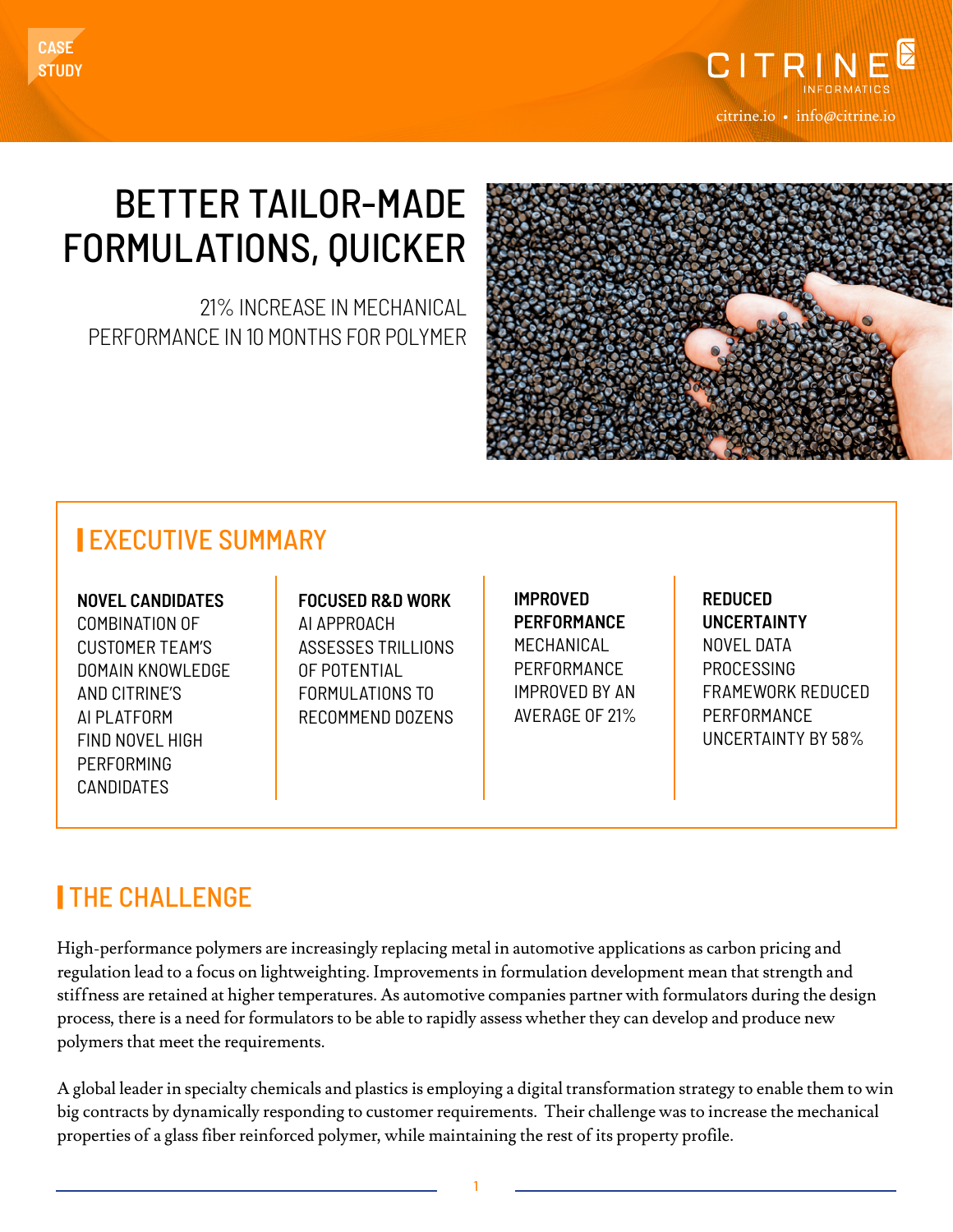### | THE APPROACH

The customer added test data and recipe information from its portfolio – which contains hundreds of products – to the Citrine Platform. The polymer's properties depend on the bonding between the reinforcing fibers and the polymer matrix. A mix of chemicals, added during compounding, form a coating on the fiber and promote adhesion between the fibers and bulk polymer matrix. The customer's team has decades of combined experience in the area of formulations development, which they codified and leveraged in AI models on the Citrine platform.

Given the vast number of ingredients that make up a coating recipe, there were trillions of potential candidates – far too many to explore experimentally. Citrine's Platform was used to optimize recipes and find out which ones were most likely to improve mechanical performance. The team used this information to decide which recipes to make and test next. The results of testing were fed back into the platform and used to retrain the AI models, a process called Sequential Learning.

Sample production in R&D has its own process variability, and the team had to take this into account when assessing each new coating. The Customer team used Citrine's platform capabilities to not only improve mechanical performance, but also to reduce the performance uncertainty for every new formulation. Using a data-driven normalization process, incorporating reference sample comparisons, glass content variability, and outlier detection, the customer was able to reduce performance uncertainty and increase confidence in the measurements of the test data.

## **ITHE RESULTS**